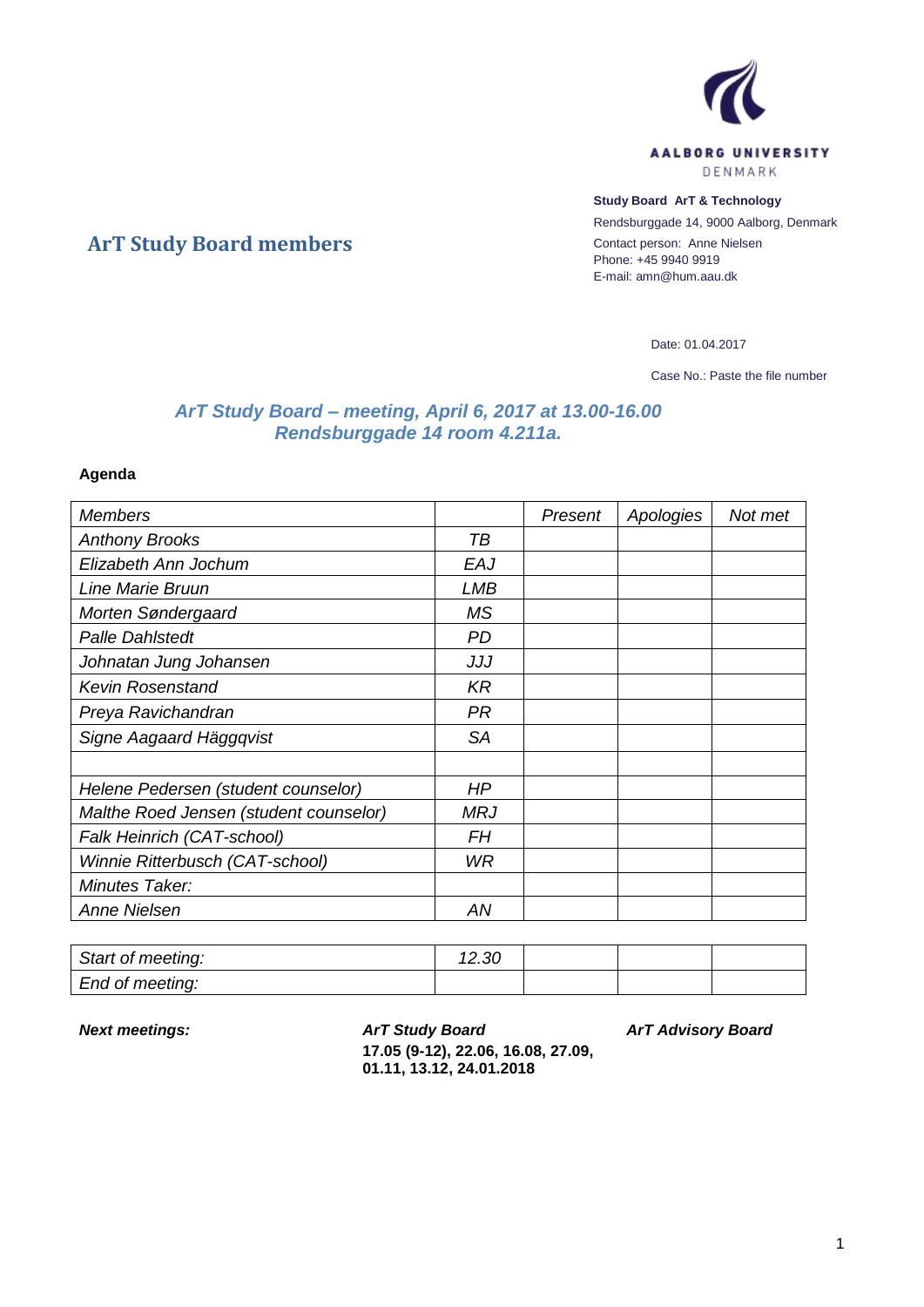

| Items: | Subject:                                                                                                                                                                                        |
|--------|-------------------------------------------------------------------------------------------------------------------------------------------------------------------------------------------------|
| 1.     | Approval of Agenda 05.04.2017                                                                                                                                                                   |
|        |                                                                                                                                                                                                 |
| 2.     | Approval of Minutes 15.03.2017                                                                                                                                                                  |
|        |                                                                                                                                                                                                 |
| 3.     | News:                                                                                                                                                                                           |
| 3.a.   | <b>Head of Study (LMB)</b>                                                                                                                                                                      |
|        | Short summary for ArT programme - History for new members<br>$\blacksquare$<br>Name of the study English/Danish - Jonathans thoughts on the Art and Technology name.<br>(Attached)<br>MA in ArT |
|        |                                                                                                                                                                                                 |
| 3.b.   | <b>Students (SA)</b>                                                                                                                                                                            |
|        |                                                                                                                                                                                                 |
| 3.c.   | <b>Students Supervisors (MRJ/HP)</b>                                                                                                                                                            |
|        |                                                                                                                                                                                                 |
| 3.d.   | <b>CAT-School (FH/WRB)</b>                                                                                                                                                                      |
|        |                                                                                                                                                                                                 |
| 4.     | Semester evaluation Fall 2016, ArT1, ArT3 and ArT5                                                                                                                                              |
|        |                                                                                                                                                                                                 |
| 5.     | <b>Coordinator Manual - first draft (LMB)</b>                                                                                                                                                   |
|        | Discussion/approval of content of the manual. Please bring your suggestions for changes<br>$\qquad \qquad \blacksquare$<br>and additions.                                                       |
|        |                                                                                                                                                                                                 |
| 6.     | <b>Fall Semester 2017</b>                                                                                                                                                                       |
|        | <b>Budget</b><br>-<br>Coordinators                                                                                                                                                              |
|        | Preparing, deadlines etc.                                                                                                                                                                       |
|        |                                                                                                                                                                                                 |